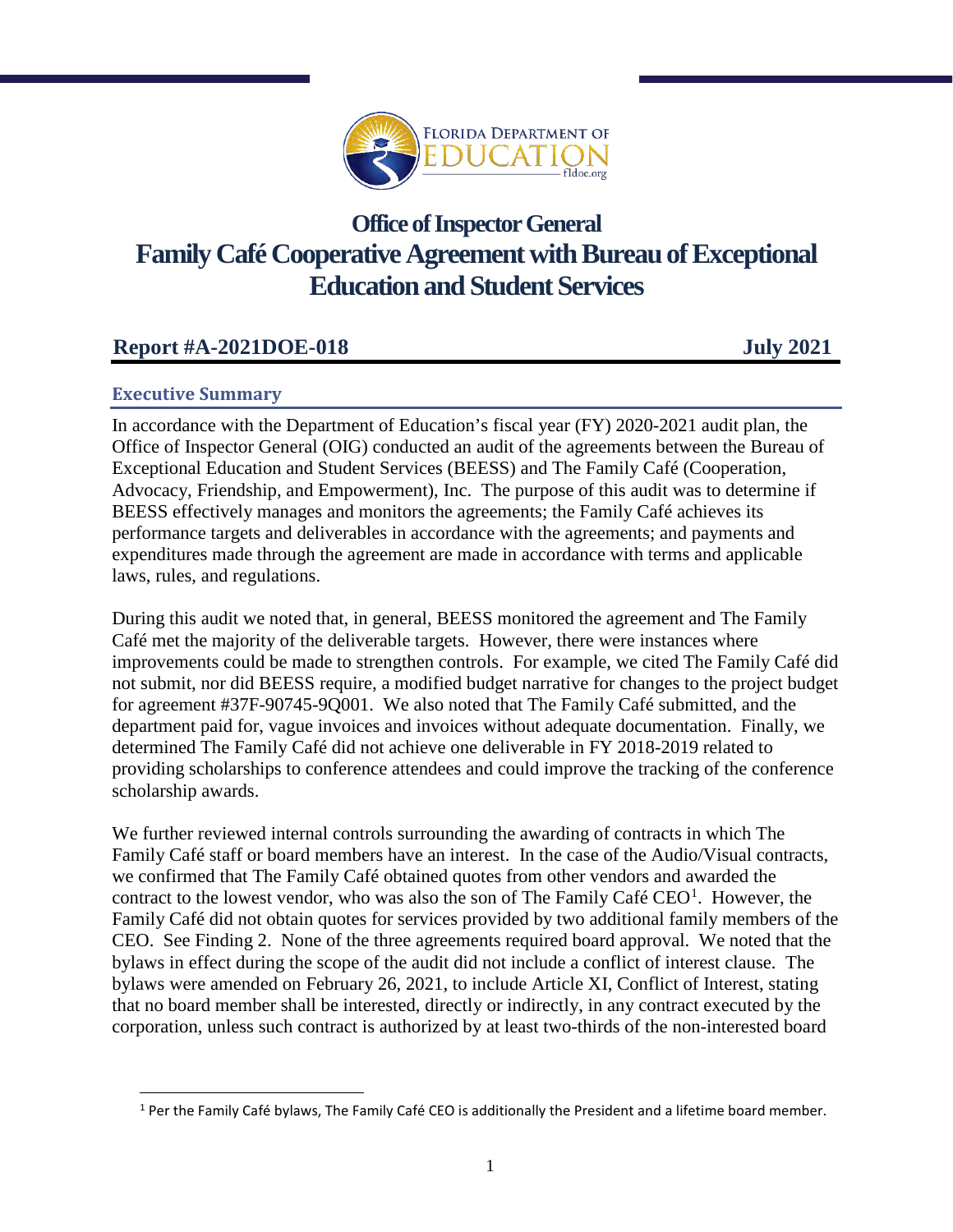members and the fact and nature of such interest is fully disclosed at the board meeting during which such contract shall be authorized.

**Scope, Objectives, and Methodology**

The scope of this audit included an examination of the agreements between BEESS and The Family Café, Inc., from July 1, 2018, through August 31, 2020. Our objectives for the audit included:

- 1. Determining whether BEESS effectively manages and monitors the agreements for compliance;
- 2. Determining whether The Family Café achieves performance targets and deliverables in accordance with the agreement terms;
- 3. Determining whether payments and expenditures are made in accordance with agreement terms and applicable laws, rules, and regulations.

To accomplish our objectives we reviewed applicable laws, rules, and regulations; interviewed appropriate department and contractor staff; reviewed policies, procedures, and related documentation; and evaluated achievement of deliverables and program expenditures through invoices, supporting documentation, and checks.

## **Background**

The Bureau of Exceptional Education and Student Services (BEESS) contracts with The Family Café to provide support for an annual statewide conference for persons with disabilities or special health care needs and their families. The program expectations are that "The Family Café will provide individuals with disabilities and their families with an opportunity for education, collaboration, advocacy, friendship, and empowerment by servicing as a facilitator of communication, a space for dialogue and a source of information." The target population is Prekindergarten through 12th grade students; at risk students; exceptional students with disabilities; families; and parents.

In Fiscal Year 2018-2019, the Family CAFÉ received funding through two cooperative agreements to include \$150,000 in Individuals with Disabilities Education Act (IDEA), Part B funds (Agreement # 37F-2629B-9P001) and \$500,000 of state funds through the General Appropriations Act of the Florida Legislature (Agreement # 37F-90745-9Q001). In Fiscal Year 2019-2020, the Family CAFÉ received funding through two cooperative agreements, to include \$156,455 in IDEA, Part B funds (Agreement# 37F-2620B-0P001) and \$900,000 of state funds through the General Appropriations Act of the Florida Legislature (Agreement # 37F-90745- 0Q001). These agreements covered salary expenses, administrative expenses, and expenses related to the annual event including but not limited to marketing, information dissemination, speakers, scholarships, printed program materials, sessions, and client satisfaction surveys for event attendees. Due to the COVID-19 pandemic, the 2020 Annual Family Café conference was moved to a virtual event.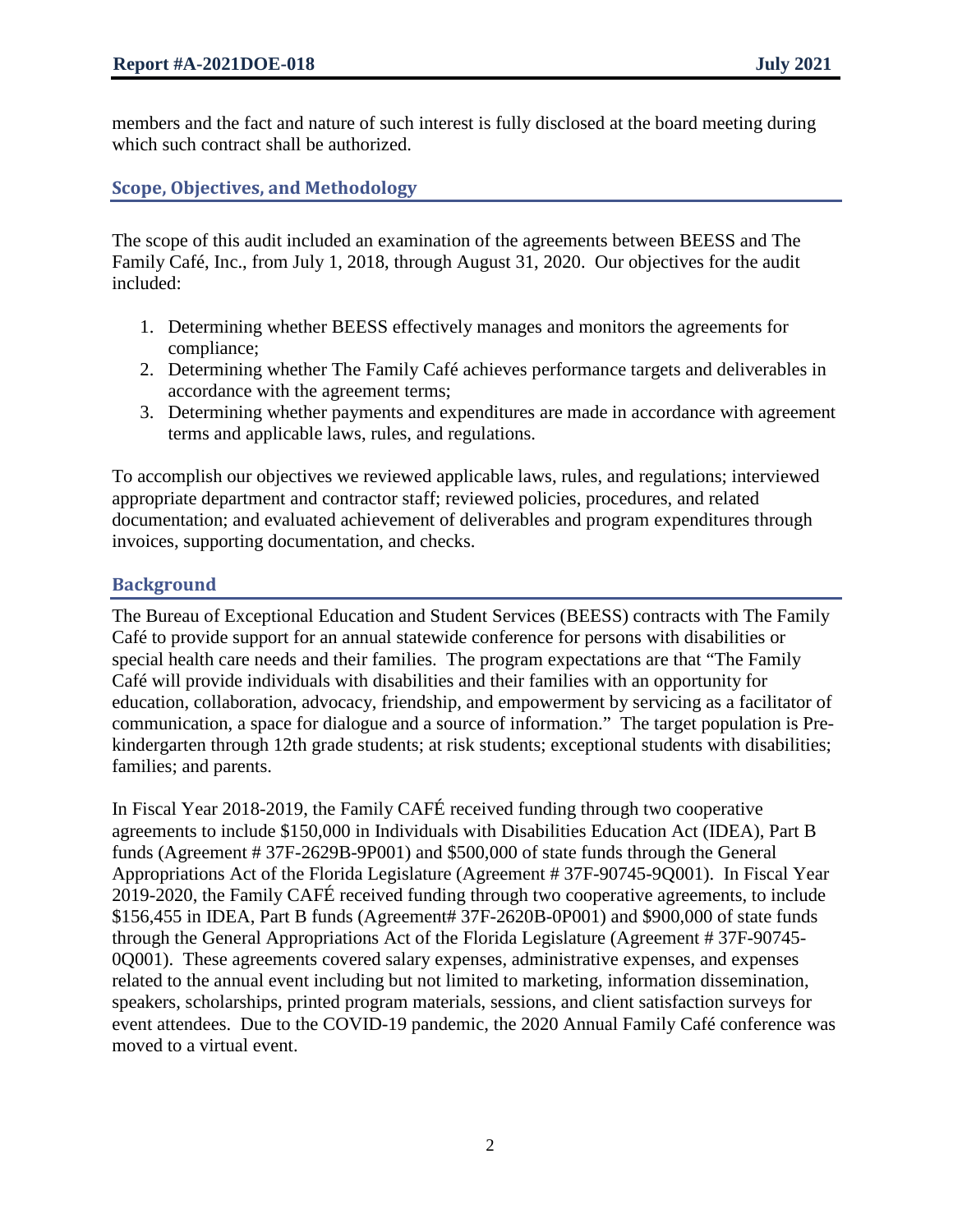As part of the state funded agreement, The Family Café is required to submit quarterly return on investment program activities reports to BEESS. The return on investment reports describe programmatic results that should be consistent with the expected outcomes, tasks, objectives, and details in the executed agreement. The current process for the BEESS program office is to review applications, award projects, and review budget amendments. BEESS does not process invoice payments for The Family Café. The Family Café submits invoices for payment to the department's Office of the Comptroller. The Office of the Comptroller approves all interim and final DOE 399 forms in which the fiscal agent certifies that all of the expenditures, disbursements, and cash receipts are for the purposes and objectives set forth in the terms and conditions of the project award.

The fiscal method for The Family Café is Reimbursement with Performance, in which payment is rendered upon submission of documented allowable disbursements in addition to documentation of completion for specified performance objectives.

## **Audit Results**

Finding 1: The Family Café did not submit, nor did BEESS require, a modified budget narrative for changes to the project budget for agreement #37F-90745-9Q001.

Per Agreement #37F-90745-9Q001, VII, B., "Project Budget: Changes to the budget that do not impact total agreement amount will not require formal amendment, however, the Provider must request all changes to the project budget in writing, along with a modified Budget Narrative Form (DOE 101) and a written justification outlining the need for the change. The requested change must be approved in writing by the department. Changes that impact (increase/decrease) the total annual project amount will be reduced to writing and duly signed by each of the parties hereto, and attached to the original agreement.

Using the Final Project Disbursement Report, we compared the descriptions of disbursement budget amounts to the total disbursements by the end of the fiscal year for Agreement #37F-90745-9Q001 (Amount: \$500,000). We noted that budgeted amounts and final disbursements varied widely. Examples include:

- **Printing and Postage** \$50,000 budgeted and \$99,895.19 disbursed;
- **Pre Conference Training** \$30,000 budgeted and \$22,250 disbursed;
- **Contractual Services: Scholarship Expense** \$230,000 budgeted and \$208,983.19 disbursed.

While The Family Café provided justifications for the variation from budget amounts to actual disbursement amounts during the course of the audit, they did not submit, nor did BEESS require, written justifications or modified DOE 101 Forms during the fiscal year (FY) 2018-2019 agreement period. Consequently, the changes to the budget did not receive approval in writing by the department as required in the agreement.

Substantial shifts in program resources occurred in FY 2019-2020 due to the COVID-19 pandemic, resulting in a budget amendment and requiring the development of a virtual conference. To develop the virtual conference, The Family Café shifted \$377,000.00 of the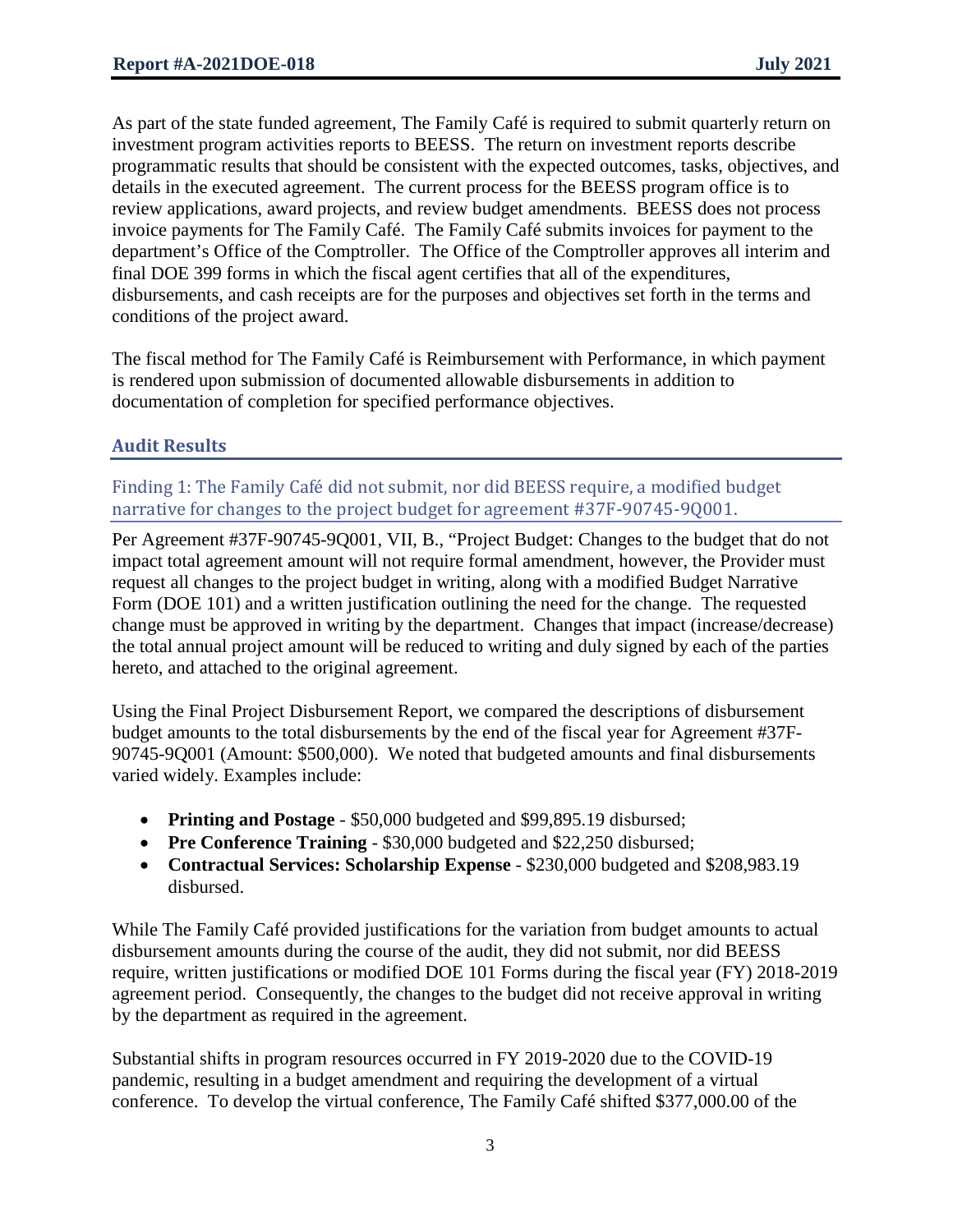\$900,000.00 agreement to other budget categories. Although The Family Café submitted project amendments and written justifications, the Final Project Disbursement Report (DOE 399) still reflected wide variances between budgeted amounts and actual disbursements. For example, contractual services for the planning and hosting of the annual event was budgeted at \$161,941.00 after the amendment; however, the final disbursement was \$215,766.68. Also, contractual services for a consultant was budgeted at \$106,000, with final disbursements of \$154,372.55. Per The Family Café, "Given the fact that the contingencies of a virtual event were largely unknown, and the fact that the event occurred in the final month of the fiscal year, it seems there would not be sufficient time to submit and get approval for an additional amendment to better reflect the real costs of the virtual event."

We identified a lack of coordination between BEESS and the Office of the Comptroller relating to The Family Café invoices and project disbursement reports (DOE 399). As a result, the BEESS office did not request nor receive the interim and final disbursement forms and was unaware of the need for a modified Budget Narrative Form (DOE 101). Per The Family Café staff, they were unaware of a need to submit requests for changes to the project budget when the total project amount and planned deliverables do not change, but actual expenses depart from budget projections. Family Café additionally stated the nature of the Café as a large training event hosted at a third party hotel makes it difficult to adhere to all budget amounts and deliverables.

Lack of the required modified Budget Narrative Form (DOE 101) and a written justification outlining the need for budget changes hinders the department's ability to ensure funds are used in the manner approved by the department, and allows the contractor to significantly redistribute resources late in the fiscal year, rendering budget estimates and allocation schedules less useful.

## *Recommendation*

We recommend that BEESS request and review The Family Café interim and final disbursement reports throughout the agreement period and ensure modified narrative forms are required as necessary in accordance with agreement terms. We additionally recommend BEESS consider clarifying the agreement language and include a percentage variation, or a combination of a percentage variation and dollar threshold per budget line, that would trigger the requirement for the modified budget form and justification as appropriate based on the funding source. We recommend the Family Café submit a modified Budget Narrative Form (DOE 101) and a written justification for all changes to the project budget in accordance with agreement terms.

## *BEESS Management Response*

As of March [2](#page-3-0)1, 2021, the Bureau of Exceptional Student Education<sup>2</sup> (BESE) program office has conducted an interim disbursement report for Quarters 1-3 billing periods ranging from August of 2020 to March of 2021. Additionally, the BESE program office has met internally and collaboratively with the Comptroller's Office on May 20, 2021, May 28, 2021 and June 2, 2021 to establish an additional review process for payment requests and amendments submitted by

<span id="page-3-0"></span>l <sup>2</sup> Formerly known as the Bureau of Exceptional Education and Student Services (BEESS).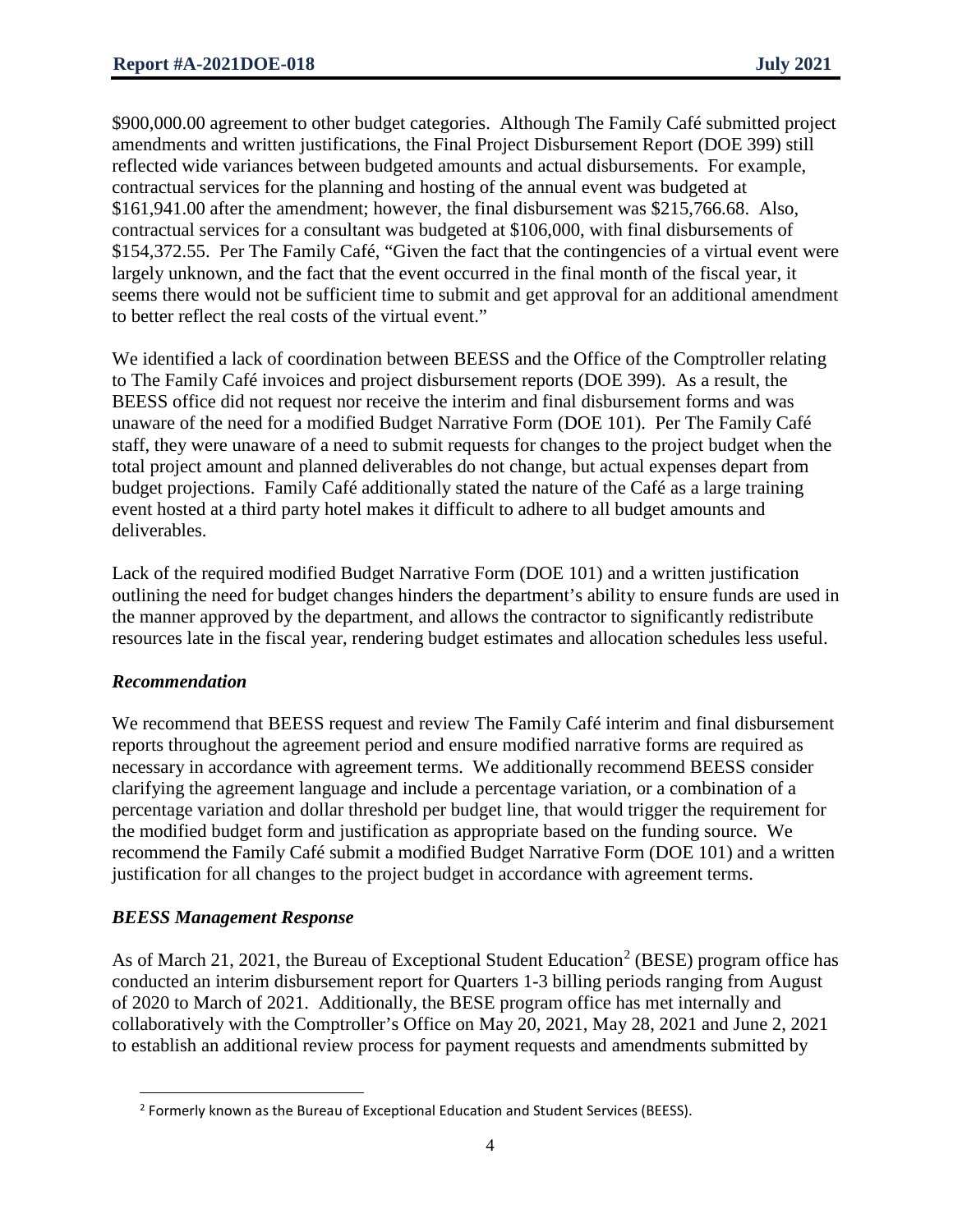The Family Café and ensure a comprehensive review is conducted prior to processing and approval of future payments effective immediately.

The BESE program office has reviewed and will revise the 2021-22 contract agreement language to align with the Office of Inspector General's recommendations i.e. the addition of language to include the requirement of a modified budget narrative form and written justification for line item variations that exceed 1%.

## *The Family Café Management Response*

While The Family Café agrees that the project did not submit a modified budget narrative, also known as an amendment, it should be noted that BEESS did not provide any guidance as to what percentage or amount of deviation from the original budget would trigger the need for such a modification or amendment, nor does the relevant Cooperative Agreement stipulate what conditions would necessitate such a modification or amendment. The project makes the greatest possible effort to meet all deliverables and expend funding as allocated. Real costs can vary in relationship to budgeted costs due to a variety of factors beyond the project's control. As the project was implemented in the manner promised, the idea of submitting an amendment was not considered, nor was the project offered guidance on what degree of variation from the initial budget would make an amendment necessary. The project is not aware of any DOE guidance regarding the necessity to submit an amendment when budget line items and planned deliverables do not change, but actual expense departs from budget projections. Furthermore, the nature of The Annual Family Café as a large-scale training event hosted at a third-party hotel makes it difficult to adhere precisely to all budget amounts and deliverables. Factors including unforeseen scholarship funding from non-DOE sources, hotel space availability, and decisions by individual families on whether or not to attend can make it difficult for the actual event to entirely match the planned structure in terms of exact budget amounts and deliverable units. While one remedy may be to amend the budget and deliverables, that may be impossible as every circumstance cannot be foreseen, and changes can occur mere days before the event itself. In other words, it is not possible to submit an accurate amendment when the real cost is not yet known. That said, The Family Café makes a good faith effort to implement the event as described in its initial application and uses DOE funding solely in support of the activities and purposes outlined in the project's application narrative, and the project welcomes further guidance as to what circumstances would necessitate a formal modification or amendment.

## Finding 2: The Family Café submitted, and the department approved and paid for, vague invoices and invoices without adequate documentation.

The fiscal method for Family Café is reimbursement with performance, in which payment is rendered upon submission of documented allowable disbursements in addition to documentation of completion for specified performance objectives. Per the agreement, the BEESS project liaison and project manager should verify that the project's expenditures are allowable and performance objectives are progressing in a satisfactory manner, consistent with the project narrative and performance targets.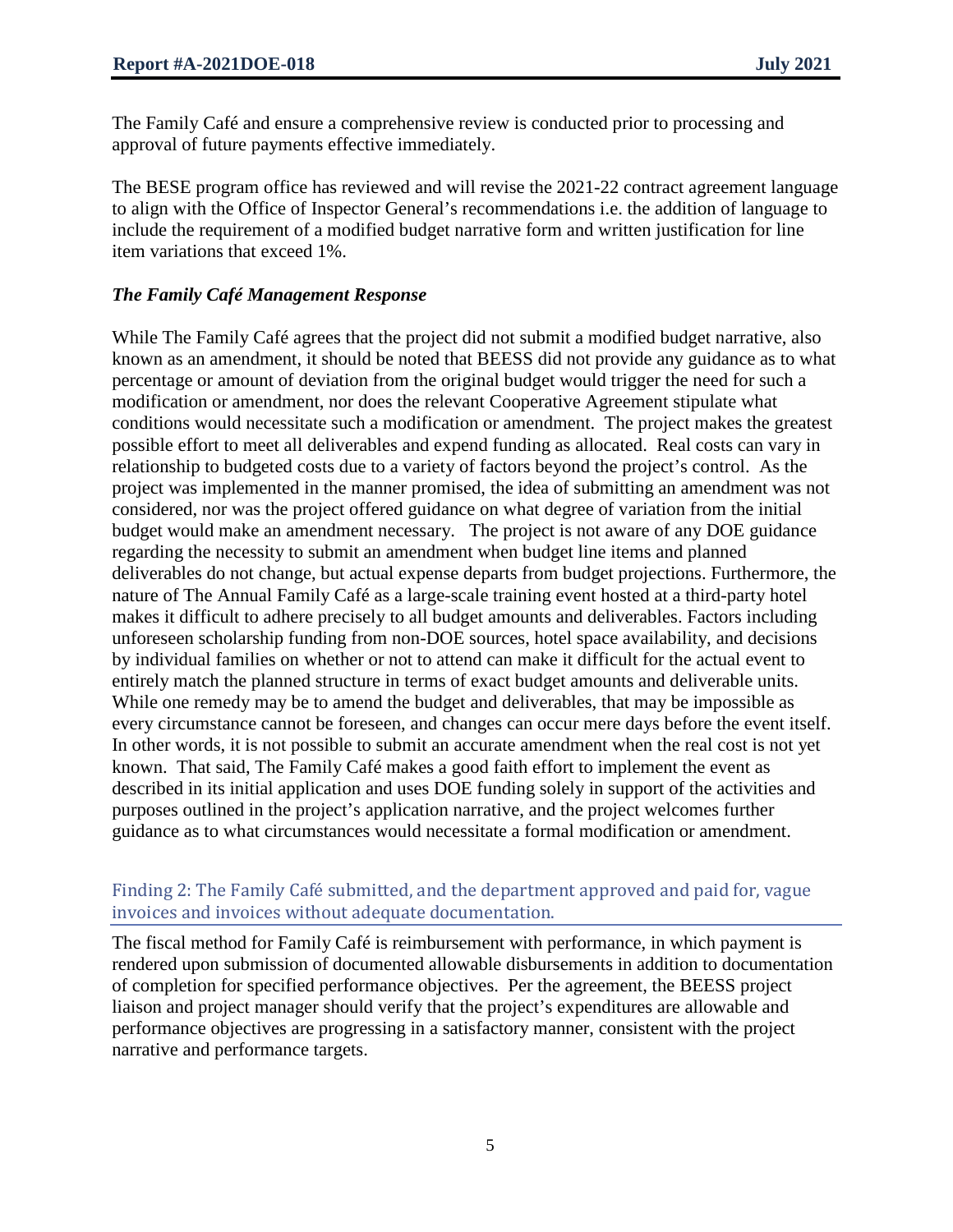Further, the FDOE Greenbook, Section C, Fiscal and Programmatic Accountability prescribes that all disbursements must be supported by adequate documentation including, but not limited to, invoices, receipts, payrolls, contracts, time and attendance records, and paid checks. We determined Family Café submitted, and the department approved and paid for, vague invoices and invoices without adequate documentation. We additionally determined BEESS did not receive the invoices submitted to the department; therefore, they did not verify that the project's expenditures were allowable and consistent with the project narrative and performance targets.

#### Vague Invoices

As part of our review of the submitted invoices, we identified several invoices that lacked sufficient details. We requested clarification for several invoices from vendor Paul Sanczel for printed educational materials submitted by The Family Café for payment during the 2018-2019 and 2019-2020 agreements. See Table 1 below.

| Family Café Invoice Number           | Vendor       | <b>Invoice Date</b> | Amount       | Description                                                                  |  |
|--------------------------------------|--------------|---------------------|--------------|------------------------------------------------------------------------------|--|
| $8 - 1 - 2155$                       | Paul Sanczel | 3/10/2019           | \$17,580.00  | Printed Materials for 21st Annual Family Café June 7-9 2019                  |  |
| B529F12                              | Paul Sanczel | 4/2/2019            | \$1,255.00   | <b>Printed Materials</b>                                                     |  |
| B529F12                              | Paul Sanczel | 5/2/2019            | \$1,500.00   | <b>Printed Materials</b>                                                     |  |
| B529F12                              | Paul Sanczel | 5/16/2019           | \$3,543.00   | <b>Printed Materials</b>                                                     |  |
| B529F12                              | Paul Sanczel | 5/28/2019           | 206.16       | <b>Printed Materials</b>                                                     |  |
| Total 2018-2019                      |              |                     | \$24,084.16  |                                                                              |  |
|                                      |              |                     |              |                                                                              |  |
| 20200231                             | Paul Sanczel | 11/20/2019          |              | \$ 2,200.00 Annual Family Café Educational Materials. Project - Jar Scrapers |  |
| 20200231                             | Paul Sanczel | 2/6/2020            | \$1,939.00   | Printed Materials and Freight                                                |  |
| 20200231                             | Paul Sanczel | 2/16/2020           | \$21,000.00  | <b>Printed Materials</b>                                                     |  |
| 20200231                             | Paul Sanczel | 2/16/2020           | 606.00<br>Ś. | <b>Printed Materials</b>                                                     |  |
| 20200247                             | Paul Sanczel | 3/3/2020            | Ś.<br>610.00 | <b>Printed Materials</b>                                                     |  |
| 20200247                             | Paul Sanczel | 4/28/2020           | \$7,056.00   | <b>Educational Printed Materials</b>                                         |  |
| 20200261                             | Paul Sanczel | 7/14/2020           | Ś<br>100.00  | <b>FYC Educational Materials</b>                                             |  |
| Total 2019-2020                      |              |                     | \$33,511.00  |                                                                              |  |
|                                      |              |                     |              |                                                                              |  |
| Total for 2018/2019 and<br>2019/2020 |              |                     | \$57,595.16  |                                                                              |  |

#### **Table 1 Invoices 2018-2019 and 2019-2020:**

The Family Café responded that Paul Sanczel was the sole proprietor and business owner of The Warehouse and passed away in September 2020. The business is no longer in operation and was not transferred; therefore, detailed invoices are not available. Although The Family Café provided a list of the items produced, since the invoices lack specific criteria to demonstrate that all costs associated with the invoices were allowable, we determined the expenditures in these invoices to be questioned costs. Per The Family Café, they previously received guidance from the department to the effect that the type of detail currently sought in the context of this audit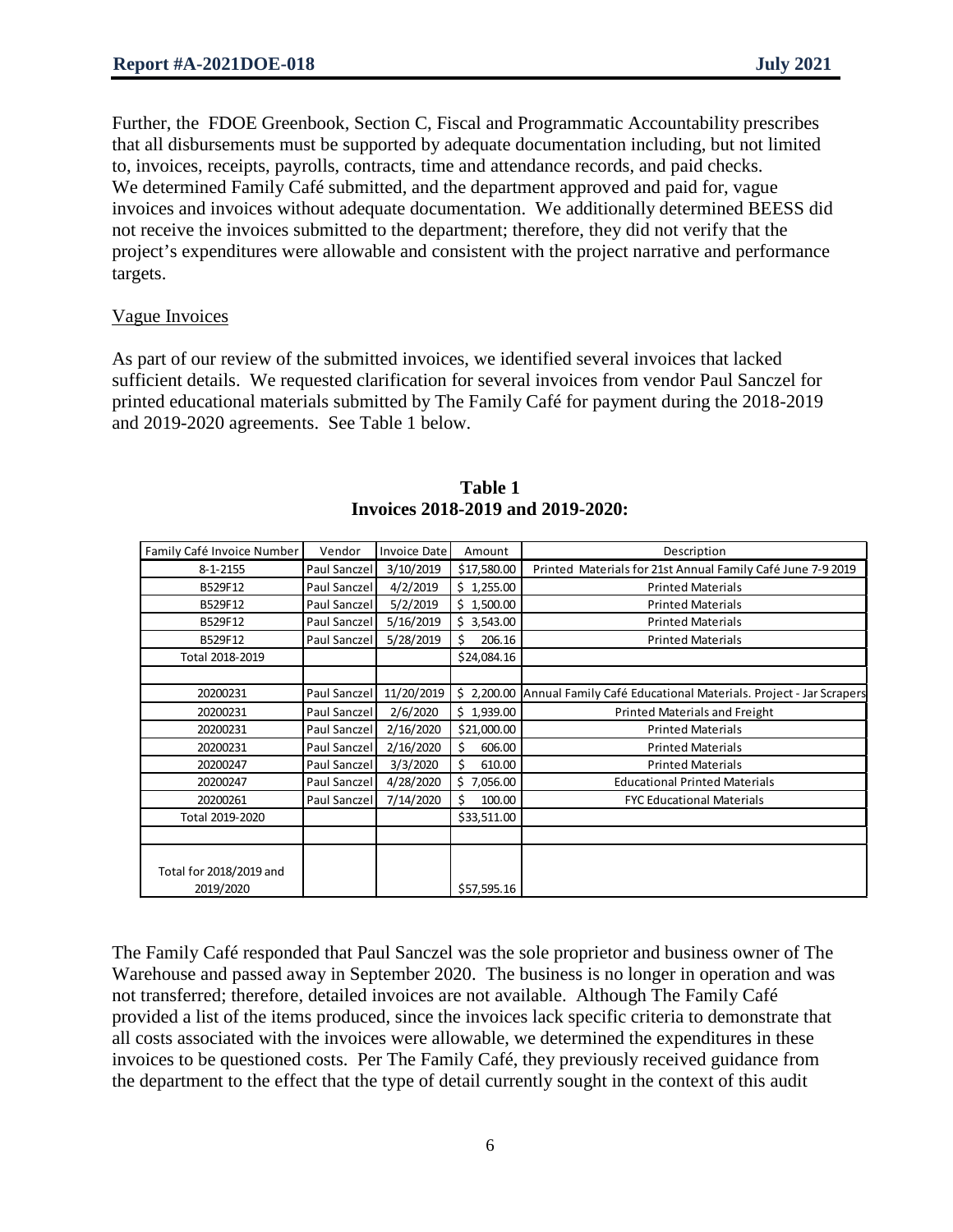was unnecessary. However, they could not produce written documentation of this guidance when requested.

The department's Project Application and Amendment Procedures for Federal and State Programs (Green Book) states. "The recipient will establish safeguards to prohibit employees from using their positions for a purpose that constitutes or presents the appearance of personal or organization conflict of interest or personal gain." Upon further inquiry, The Family Café confirmed Paul Sanczel was a relative of The Family Café CEO and had received financial compensation for providing educational materials and related services as a vendor for years. The Family Café further confirmed they did not have a contract with Paul Sanczel and had not received quotes from other vendors for the services rendered. We noted the IRS Form 990 disclosure submitted by The Family Café does not include a reference to Paul Sanczel under Part IV, Business Transactions Involving Interested Persons.

Sanczel Designs provided an invoice in the amount of \$8,200.00 to The Family Café dated May 15, 2019. The invoice contained a 20% rush charge in the amount of \$700.00. The Family Café confirmed that one of the owners of Sanczel Designs is also a relative of The Family Café CEO. The Family Cafe did not receive quotes from other vendors for the services rendered for this invoice either. Per The Family Café, Sanczel Designs became a vendor in FY 2018-2019 when the previous graphic designer left the job two weeks before they were to go to print. None of the invoices referenced above from the two relatives of the CEO required review or approval by The Family Café Board.

#### Invoice Lacking Supporting Documentation

The Family Café submitted Invoice #20200260, dated August 31, 2020, for \$215,766.68 that lacked supporting documentation. The description of the invoice stated "Contractual Services – Annual Family Café Planning and Hosting: Cost to plan and host disability education, training, and leadership event." Due to the lack of an itemized breakdown of the expense and specific invoices to demonstrate that all costs associated with the invoice were allowable or appropriately spent, we determined this expenditure to be a questioned cost.

Per Agreement #37F-90745-0Q001, Amendment #2, Family Café requested an increase to the category: *Contractual Services – Annual Family Café Planning and Hosting: Cost to plan and host disability education, training and leadership event* by \$161,941.00. The justification stated, "Costs related to this line item include navigating and managing the entire Annual Family Café planning cycle, developing a comprehensive event strategy, re-inventing/streamlining the planning process from a face-to-face to an online process, facilitating the participation of breakout session presenters and keynote speakers, managing technology needs across multiple sites and platform to facilitate live streaming, designing and managing communications with attendees, developing and disseminating promotional communications to encourage participation, collecting and analyzing attendee feedback to improve future events, facilitating the participation of exhibitors and self-advocate owned and operated micro-enterprises, and continual process improvement to ensure that the project meets the information, resource, and networking needs of individuals with disabilities and their families." The amendment and requested increase was approved by BEESS.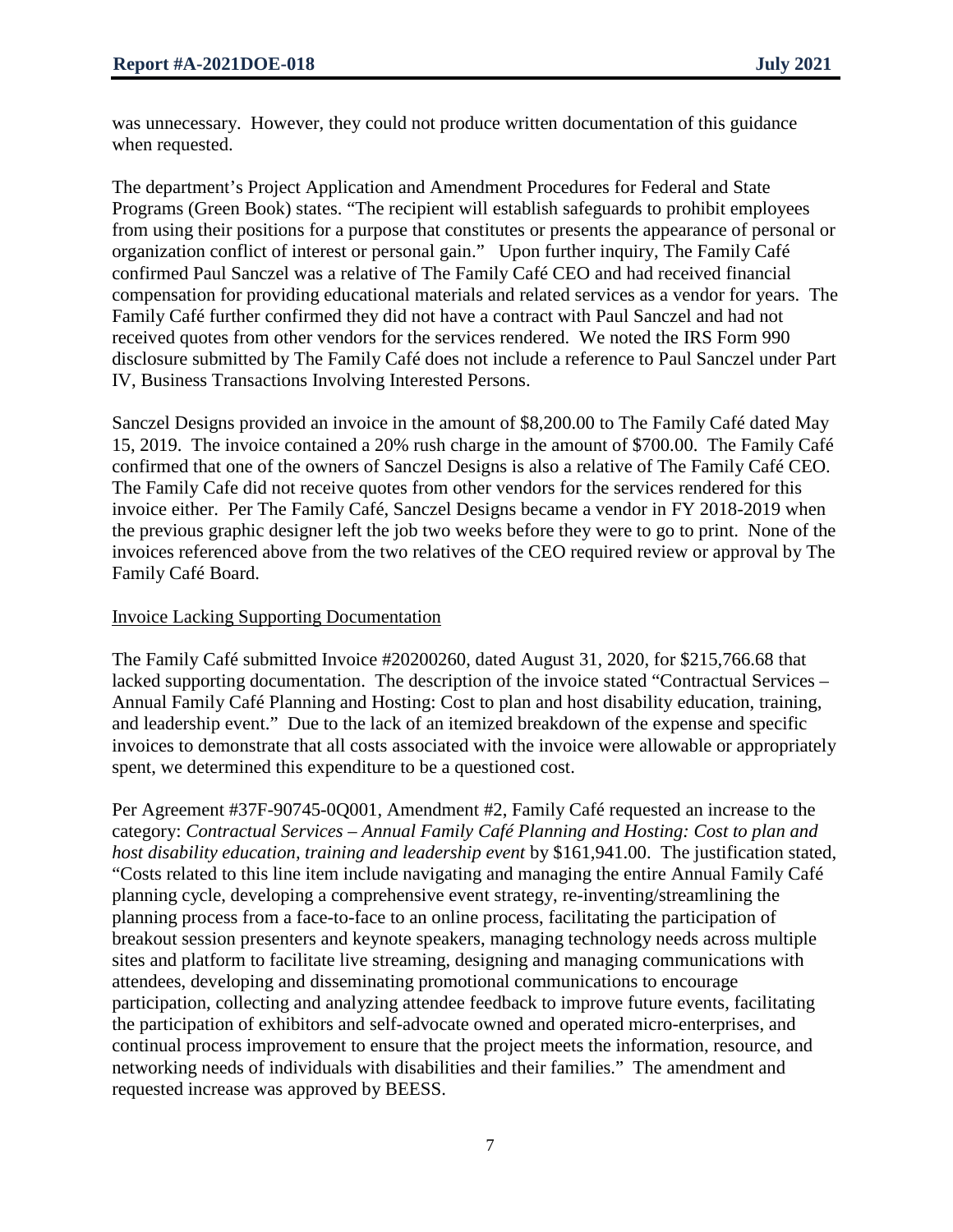Per The Family Café, this invoice was submitted in accordance with instructions from the department to compensate The Family Café for planning and hosting a disability education, training, and leadership event, The Annual Family Café. The Family Café provided a chain of emails between the Office of the Comptroller and The Family Café. The emails reflected that the Office of Comptroller requested supporting documentation for the invoice in September 2020, and again in April 2021, during the course of the audit. In April 2021, the Office of the Comptroller staff requested proof of payment and an invoice. They stated they had marked the invoice as "ok" on the spreadsheet but could not recall why they marked it in that manner. The Family Café staff responded that they were instructed to submit the invoice that way by BEESS in accordance with their amendment, and there was no itemized breakdown of the expense. Absent any specific evidence as to how monies for this invoice were spent prevents the department from ensuring that the monies were spent appropriately and benefited the target population.

Although The Family Café submits invoices and receipts for program expenditures to the Office of the Comptroller, these documents are not sent to the BEESS program office. Therefore, we determined the BEESS project liaison conducting programmatic oversight of contract deliverables is hindered from appropriately monitoring relevant fiscal information during the course of annual monitoring. Lack of communication and coordination between BEESS and the Office of the Comptroller raises the risk of approving and paying for vague invoices, which could result in payment for unallowable expenditures. Submittal of vague invoices or invoices without adequate supporting documentation also hinders the department's ability to ensure expenditures are allowable and align with the program's purpose.

## *Recommendation*

We recommend that BEESS request and review invoices submitted by The Family Café during the agreement term to ensure invoices are appropriately detailed and align with the approved budget narrative. We recommend BEESS review these invoices when conducting programmatic monitoring. We further recommend BEESS add a conflict of interest statement in their grant language that requires disclosure of conflicts of interest and additional safeguards to prohibit employees from using their positions for a purpose that constitutes, or presents the appearance of, a personal or organizational conflict of interest or personal gain.

We recommend The Family Café include details in the submitted invoices to adequately depict the services billed and ensure all supporting documentation accompanies invoices submitted for payment. Finally, we recommend all decisions related to expenditure approvals between The Family Café, Office of the Comptroller, and BEESS be documented in writing.

## *BEESS Management Response*

In collaboration with the Office of the Comptroller, the BESE program office has revised the review and approval process for payments to include an additional step that requires the thorough review and approval by the designated project liaison, the program office, BESE senior leadership and the Office of the Comptroller prior to final approval of the requested payments.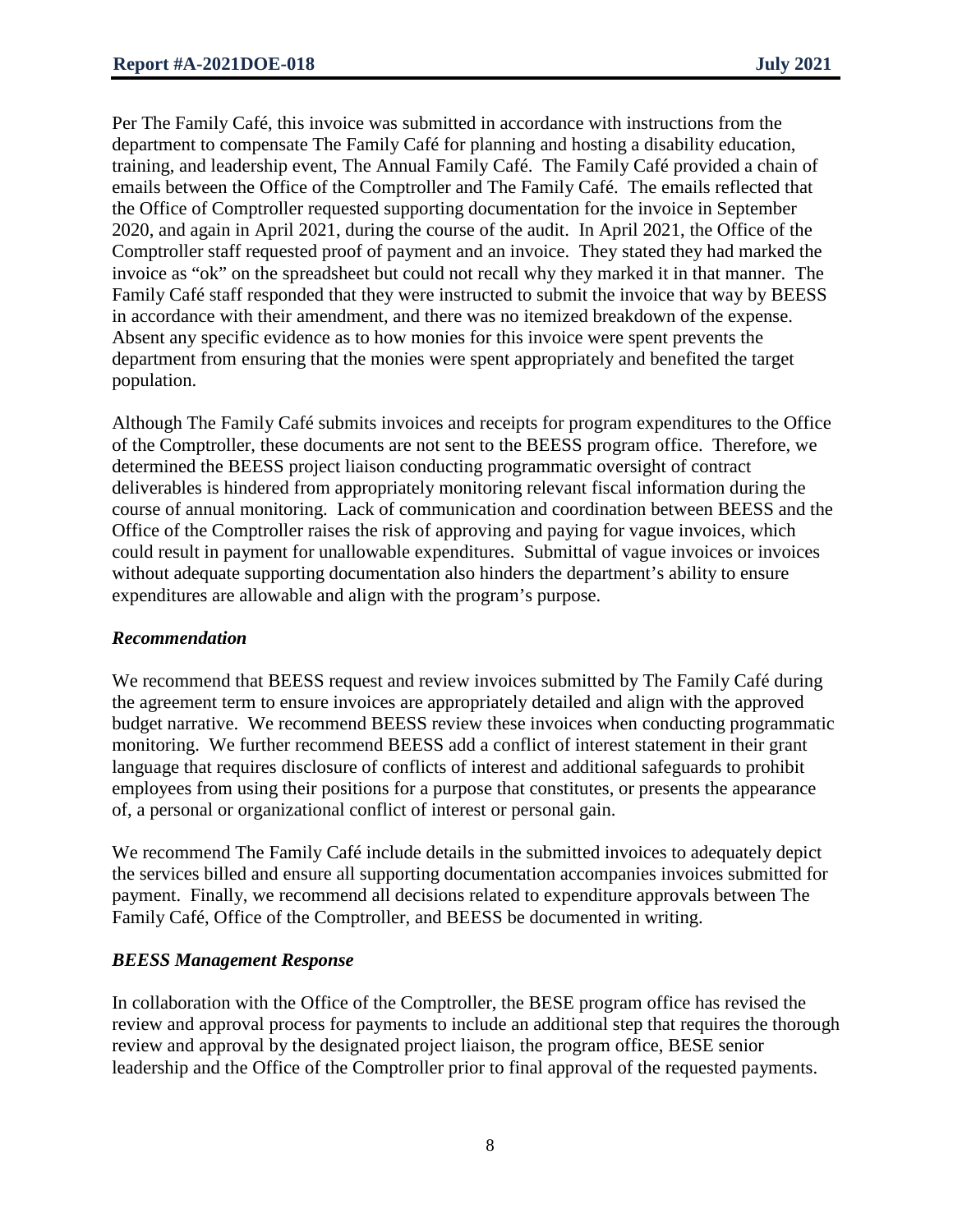The revised review process includes, but is not limited to, requesting clarification in writing from the project, additional written justification of how the requests for payment allowed the project to meet their required deliverables, how the requests for payment aligned with the project's scope of work, product samples i.e. flyers, website postings, newsletters, brochures etc., additional source documentation and itemized receipts that explicitly state quantities and costs per item for each requested payment rather than previously approved vague language and generic summaries.

The revised review process is effective March 3, 2021, and has been implemented for the quarters 1-3 billing period of the 2020-2021 FY.

Additionally, the BESE program office has added contractual language to include a conflict of interest statement in the 2021-2022 Family Café request for application (RFA). The statement will require The Family Café to provide disclosure of potential or actual conflicts of interest. The provision of additional safeguards has been included within the RFA to prohibit Family Café' employees from using their positions in a way that may constitute or present the appearance of any personal or organizational gains.

## *The Family Café Management Response*

The project agrees that a number of invoices submitted in the years subject to audit did not meet the standard for detail and clarity currently being applied by the Department. It should be noted, however, that the project had previously received guidance from DOE to the effect that the type of detail being sought in the context of the current audit was unnecessary, and that varied materials produced could be listed as "printed materials" or "educational materials" for invoicing purposes. Going forward, the project is willing and able to provide invoices with the type of detail and supporting documentation being sought by the Department.

Finding 3: The Family Café did not achieve one deliverable in fiscal year 2018-2019 related to providing scholarships to conference attendees, and could improve the tracking of conference scholarship awards.

Per agreement #37F-90745-9Q001, failure to complete or achieve performance targets for a deliverable will result in payment reduction in accordance with the cost per unit of deliverables, as stated in the award. The BEESS project liaison shall periodically review the progress made on the deliverables approved in the award.

As part of the agreement, The Family Café submits a DOE 101 Budget Narrative Form (Budget Description Form) and a Project Performance Accountability Form (Schedule of Deliverables). The agreement #37F-90745-9Q001 budget description form included the following categories and performance targets:

| \$30,000.00<br>Travel: Cost of lodging for 30 people, including Board |  |
|-----------------------------------------------------------------------|--|
|                                                                       |  |
| members, Florida Youth Council members, keynote                       |  |
| speakers, and staff at The Annual Family Cafe, as well                |  |
| as travel costs for keynote speakers.                                 |  |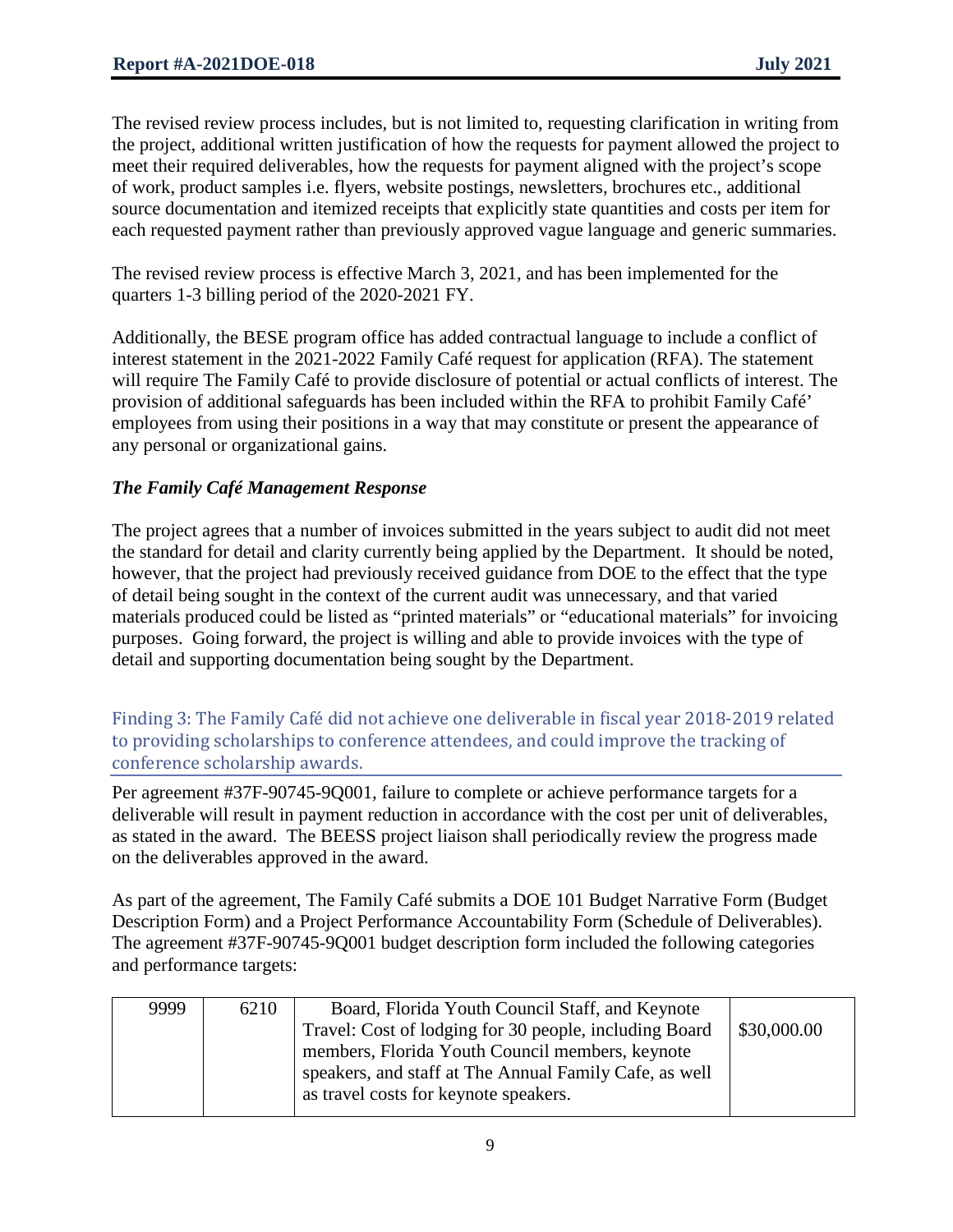| 9999 | 7065 | Contractual Services - Scholarship Expense: Cost    | \$230,000.00 |
|------|------|-----------------------------------------------------|--------------|
|      |      |                                                     |              |
|      |      | to support 850 families to attend The Annual Family |              |
|      |      | Cafe to include hotel room nights and daily parking |              |
|      |      | fees as applicable.                                 |              |
|      |      |                                                     |              |
|      |      |                                                     |              |

The Board, Florida Youth Council Staff, and Keynote Travel accounted for 6% and the Contractual Services - Scholarship Expense accounted for 46% of the total Project #37F-90745- 9Q001 budget of \$500,000.00. The final DOE 399 reflected total disbursements of \$892.44 for the Board, Florida Youth Council (FYC), The Family Café staff, and keynote speaker travel and \$208,983.19 for the scholarship expenses. We noted the Family Café received \$500,000 for the full contract as reflected in the 399 Final Disbursement Report, which indicates the Family Café moved the undisbursed balance from these areas to other budget categories and was not penalized for not meeting the deliverable. As stated in Finding 1, The Family Café did not submit a revised DOE 101 reflecting these changes, BEESS did not require a revised DOE 101, and BEESS did not approve the changes. We additionally noted the schedule of deliverables reflected the cost per unit for the Contractual Services: Scholarship Expense deliverable as \$230,000.00, which would penalize The Family Café the full amount of the category if a payment reduction were to be applied.

The \$892.44 for the Board, FYC, The Family Café staff, and keynote speaker travel expenses consisted of 4 payments: airfare payments for 2, associated agent fees, and a shuttle for keynote speakers. We requested an explanation for the \$208,983.19 invoice billed to DOE for the scholarship expense. Per The Family Café, "The original amount invoiced for rooms (including tax) was \$275,218.35. We deducted the Occupancy tax (\$14,526.64) and the rooms paid for by sponsors (\$33,822.00) as well as the sales tax for the whole bill since it was not broken out by line item in the original invoice (\$15,734.07). This left \$211,135.64. The remaining difference is accounted for by incidentals we did not invoice DOE for in the amount of \$2,152.45."

The Family Café provided hotel records displaying the names of individuals and families who received lodging at the hotel for the conference. The hotel list reflected 808 rooms were occupied for the event. The Family Café additionally provided details for rooms and scholarships paid for by funding sources other than the department. Per The Family Café, the Agency for Persons with Disabilities paid for 53 rooms and WellCare paid for 48 rooms. We removed those 101 rooms from the 808 total rooms listed in the hotel records, leaving 707 rooms paid for by the department. We noted the 707 rooms included 39 rooms for The Family Café staff, its Board of Directors, and Youth Council Members.

The Family Café additionally provided a list of 823 individuals who were selected to receive a scholarship through the lottery as part of the scholarship budget item. We compared a sample of 151 individuals on the scholarship list to the hotel records and identified 35 recipients who were not listed on hotel records (23%). Per the Family Café staff, some families selected for the scholarship choose to not attend the event. In the event of cancellations, The Family Café will contact families on the waiting list that were not selected through the lottery to offer them a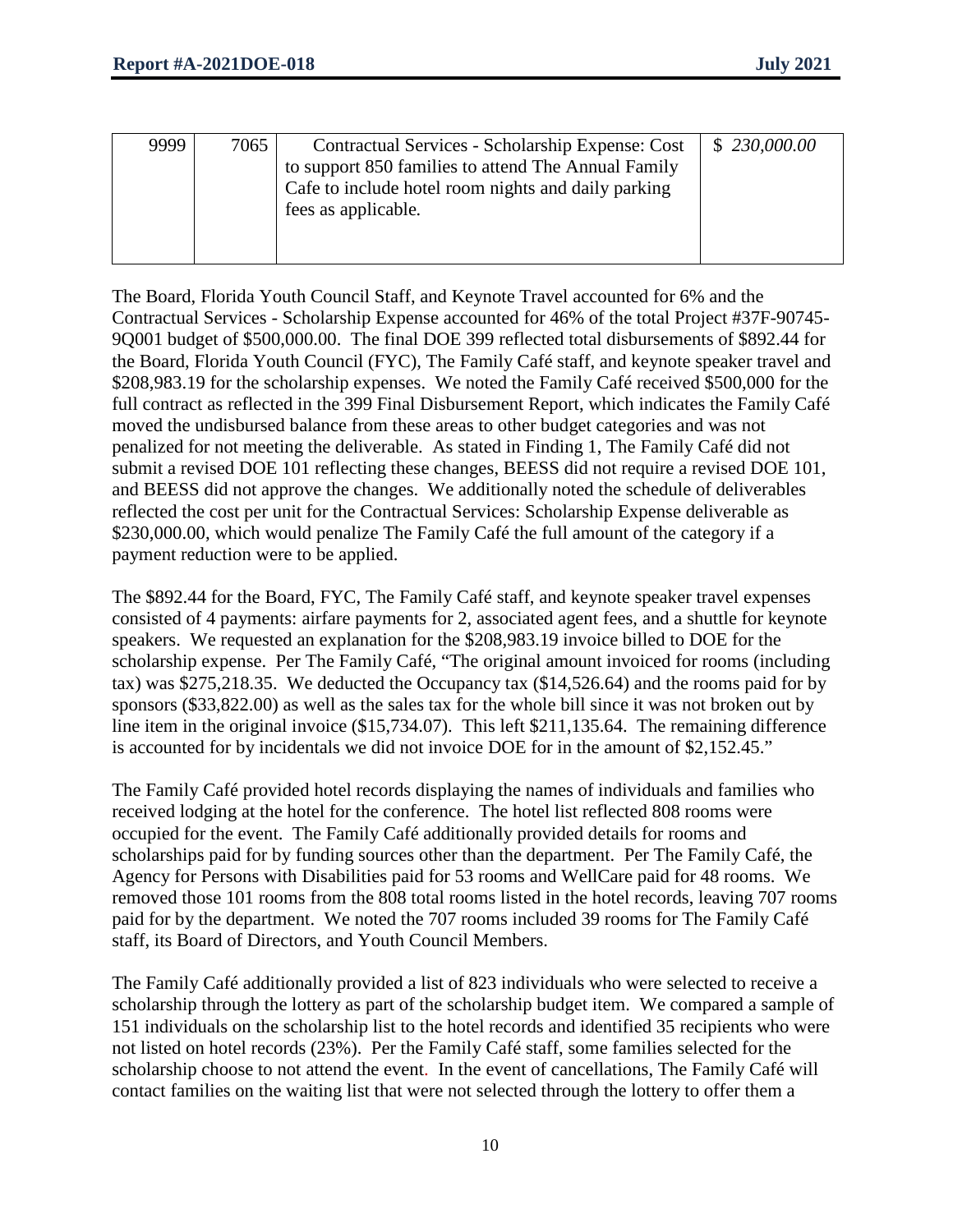scholarship room. This practice occurs prior to and at the event. Given the project's limited staff, the size of the event, and the ongoing ad hoc nature of the process it can be difficult to track the use of scholarship funding. The Family Café does not notate which families do not attend the event, nor which families replace those not attending.

By not achieving the deliverable, The Family Café may not provide information, training, and resources to the greatest number of families possible. As this was The Family Café's largest expenditure item in fiscal year 2018-2019, it represented the most critical outcome deliverable. In addition, insufficient documentation demonstrating which lottery recipients utilized hotel rooms, which families did not attend, or which families replaced non-attendees, hinders the department's ability to ensure The Family Café is submitting appropriate invoices to the department for payment. We additionally noted that BEESS requested the hotel invoice while reviewing the quarterly reports, but they did not request the hotel records. Therefore, BEESS could not ensure achievement of the deliverable nor could they identify and potentially penalize The Family Café for not achieving the deliverable.

## *Recommendation*

We recommend the BEESS project liaison enhance their monitoring of project deliverables by periodically ensuring a sufficient number of scholarship program families utilize the conference hotel. The monitoring should include a review and analysis of the list of families awarded the scholarships, the scholarship applications, and the hotel records demonstrating attendance. We also recommend BEESS ensure the cost per unit in the Schedule of Deliverables are proportionate to the deliverable in the event a payment reduction is required.

We recommend that The Family Café ensure achievement of the deliverable to support families attending The Annual Family Café. We additionally recommend The Family Café enhance their tracking mechanisms to better account for families and individuals awarded scholarships and utilizing the conference hotel while attending The Annual Family Café.

## *BEESS Management Response*

The Program Office requested via email on June 4, 2021, that Family Café submit a list of the 2020-21 scholarship recipients (including name and contact information for recipients) in addition to the applications submitted to the project to match the roster. The email also requested a list of conference attendees, number of hotel rooms proposed for booking prior to the conference and the submission of the confirmed number of hotel rooms booked with a hotel invoice to accompany the roster no later than one week post the Family Café conference (on or before June 21, 2021).

The revised review process will be conducted to assess the accuracy of the submitted documentation and will be considered by the Program Office and Office of the Comptroller prior to approval and processing of any form of payment.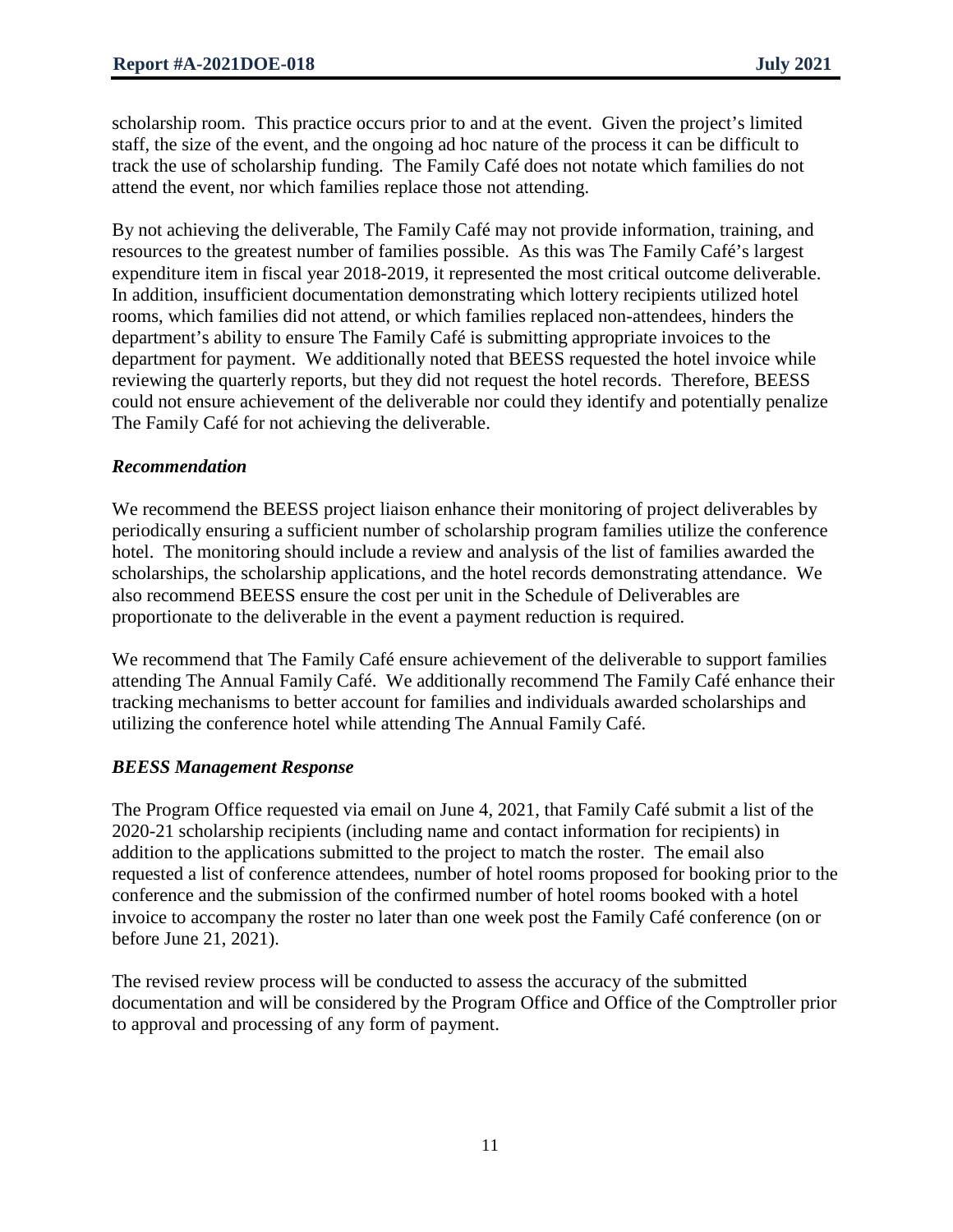#### *The Family Café Management Response*

While the project agrees that the financial assistance scholarship deliverable was not met in the 2018-2019 contract year, a number of unique circumstances contributed to this. First, it must be recognized that the relationship between the initial list of Financial Assistance lottery recipients and the final hotel rooming list is complex. Some recipients may cancel, some recipients may fail to appear at check in, and some may have name changes due to the need to make reservations under the name of adult household members, while event registration may have been made under the name of a minor child or other household member. Some families may include more than four family members, and therefore require more than one room. In the event of cancellations, The Family Café contacts families on the waiting list that were not selected through the financial assistance lottery to offer them a scholarship room. This practice also occurs up to and at the event itself, with families being contacted on site to fill scholarship rooms when families do not appear at check in. Given the project's limited staff, the size of the event, and the ongoing, ad hoc nature of this process, it can be extremely difficult to track the use of scholarship funding. With specific reference to the 2018-2019 year, the host hotel sold a number of rooms that had been allocated to The Family Café room block without the project's knowledge or consent. As a result, there was not sufficient room space to accommodate the number of scholarship families called for in the DOE agreement. Additionally, two non-DOE entities contributed funding to provide accommodation to scholarship recipients. While these families cannot be counted against the DOE deliverable, their inclusion on the rooming list further limited the number of hotel rooms available on site. To remedy this situation and prevent it from occurring again, in 2021 the project contacted the host hotel and arranged to identify families that applied for financial assistance that were initially declined and subsequently attended at their own cost. A number of these non-awardee families were subsequently moved from the "self-pay" list to the financial assistance list. Doing so required the project to crossreference the hotel billing folio with its internal financial assistance lottery list, with non-awardee families being moved from self-pay to financial assistance in lottery order until a sufficient number of families was included in the financial assistance list to meet the deliverable. Again, it should be noted that this process can be difficult and complex, as it relies on the willingness of a third party, the host hotel, to provide the project with the necessary information to identify qualified financial assistance applicants that attended at their own cost. Additionally, the project must rely on the willingness of the third party host hotel to provide sufficient room space to house the number of families called for in the deliverable

## **Closing Comments**

The Office of the Inspector General would like to recognize and acknowledge the Bureau of Exceptional Education and Student Services, the Office of the Comptroller, and The Family Café Inc., for their assistance during the course of this audit. Our fieldwork was facilitated by the cooperation and assistance extended by all personnel involved.